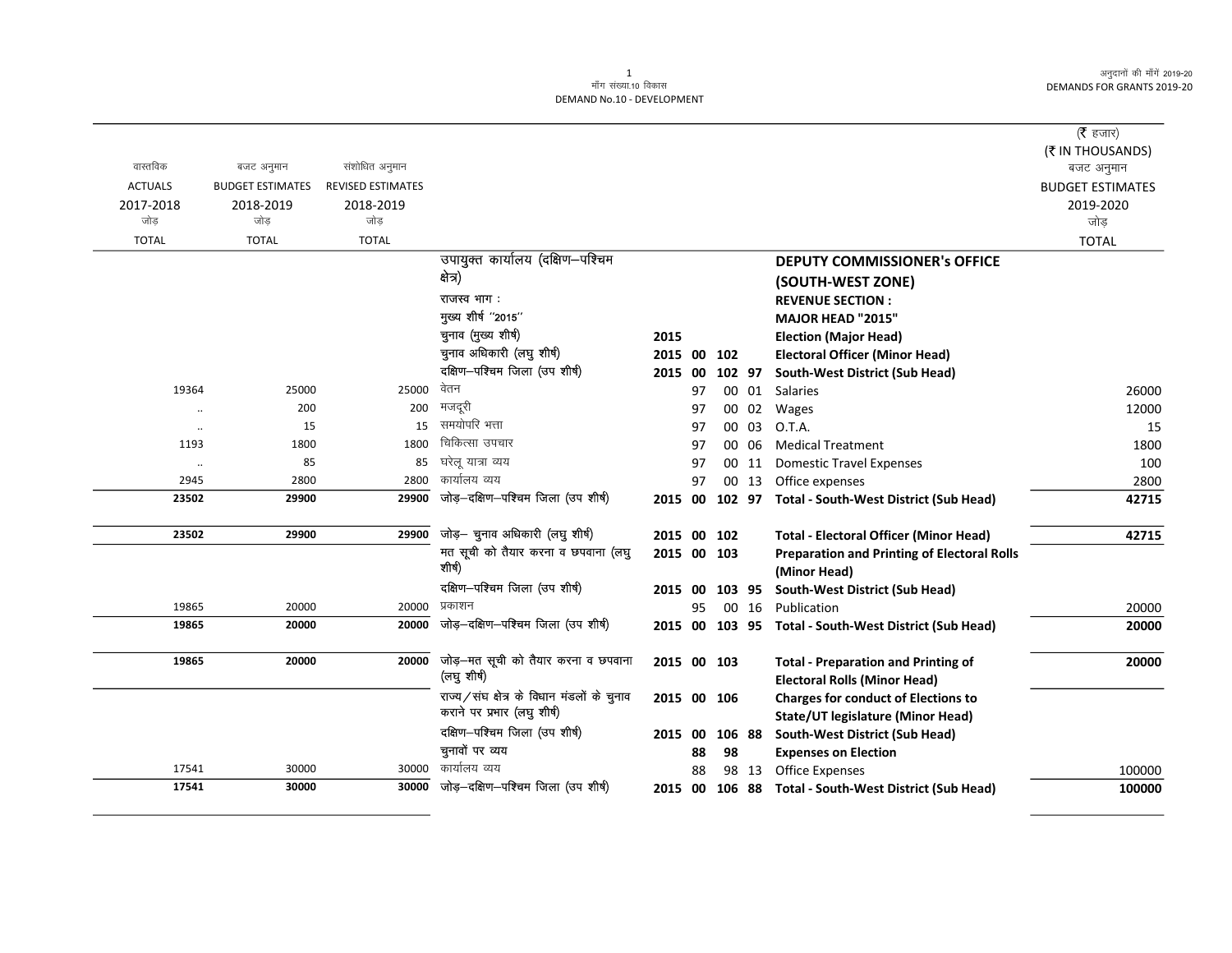|                |                         |                   |                                                                                |             |    |                |       |                                                           | ( $\bar{\tau}$ हजार)    |
|----------------|-------------------------|-------------------|--------------------------------------------------------------------------------|-------------|----|----------------|-------|-----------------------------------------------------------|-------------------------|
|                |                         |                   |                                                                                |             |    |                |       |                                                           | (₹ IN THOUSANDS)        |
| वास्तविक       | बजट अनुमान              | संशोधित अनुमान    |                                                                                |             |    |                |       |                                                           | बजट अनुमान              |
| <b>ACTUALS</b> | <b>BUDGET ESTIMATES</b> | REVISED ESTIMATES |                                                                                |             |    |                |       |                                                           | <b>BUDGET ESTIMATES</b> |
| 2017-2018      | 2018-2019               | 2018-2019         |                                                                                |             |    |                |       |                                                           | 2019-2020               |
| जोड            | जोड                     | जोड़              |                                                                                |             |    |                |       |                                                           | जोड                     |
| <b>TOTAL</b>   | <b>TOTAL</b>            | <b>TOTAL</b>      |                                                                                |             |    |                |       |                                                           | <b>TOTAL</b>            |
| 17541          | 30000                   | 30000             | जोड़-राज्य/संघ क्षेत्र के विधान मंडलों के<br>चुनाव कराने पर प्रभार (लघु शीर्ष) | 2015 00 106 |    |                |       | <b>Total - Charges for conduct of Elections to</b>        | 100000                  |
|                |                         |                   |                                                                                |             |    |                |       | State/UT legislature (Minor Head)                         |                         |
|                |                         |                   | मतदाताओं को पहचान पत्र जारी करना                                               | 2015 00 108 |    |                |       | <b>Issue of Identity Cards to voters (Minor</b>           |                         |
|                |                         |                   | (लघु शीर्ष)                                                                    |             |    |                |       | Head)                                                     |                         |
|                |                         |                   | दक्षिण-पश्चिम जिला (उप शीर्ष)                                                  |             |    | 2015 00 108 94 |       | South-West District (Sub Head)                            |                         |
| 2844           | 3000                    | 3000              | कार्यालय व्यय                                                                  |             | 94 |                | 00 13 | Office Expenses                                           | 3000                    |
| 339            | 500                     | 500               | अन्य प्रभार                                                                    |             | 94 |                |       | 00 50 Other Charges                                       | 500                     |
| 3183           | 3500                    | 3500              | जोड़-दक्षिण-पश्चिम जिला (उप शीर्ष)                                             |             |    |                |       | 2015 00 108 94 Total - South-West District (Sub Head)     | 3500                    |
| 3183           | 3500                    | 3500              | जोड़-मतदाताओं को पहचान पत्र जारी<br>करना (लघु शीर्ष)                           |             |    | 2015 00 108    |       | Total - Issue of Identity Cards to voters<br>(Minor Head) | 3500                    |
| 64091          | 83400                   | 83400             | जोड़-मुख्य शीर्ष "2015"                                                        | 2015        |    |                |       | TOTAL - MAJOR HEAD"2015"                                  | 166215                  |
|                |                         |                   | मुख्य शीर्ष "2029"                                                             |             |    |                |       | <b>MAJOR HEAD "2029"</b>                                  |                         |
|                |                         |                   | भूमि राजस्व (मुख्य शीर्ष)                                                      | 2029        |    |                |       | <b>Land Revenue (Major Head)</b>                          |                         |
|                |                         |                   | भूमि अभिलेख (लघु शीर्ष)                                                        | 2029        |    | 00 103         |       | <b>Land Records (Minor Head)</b>                          |                         |
|                |                         |                   | दक्षिण-पश्चिम क्षेत्र (उप शीर्ष)                                               | 2029        | 00 | 103 94         |       | South West Zone (Sub Head)                                |                         |
| 9240           | 11504                   | 11504             | वेतन                                                                           |             | 94 |                | 00 01 | <b>Salaries</b>                                           | 13170                   |
| 45             | 100                     | 100               | चिकित्सा उपचार                                                                 |             | 94 |                | 00 06 | <b>Medical Treatment</b>                                  | 100                     |
| 9285           | 11604                   | 11604             | जोड़-दक्षिण-पश्चिम क्षेत्र (उप शीर्ष)                                          | 2029 00     |    | 103 94         |       | Total - South West Zone (Sub Head)                        | 13270                   |
| 9285           | 11604                   | 11604             | जोड़-भूमि अभिलेख (लघु शीर्ष)                                                   | 2029 00 103 |    |                |       | <b>Total - Land Records (Minor Head)</b>                  | 13270                   |
|                |                         |                   | सरकारी संपदा का प्रबंधन (लघु शीर्ष)                                            | 2029 00 104 |    |                |       | <b>Management of Govt. Estate (Minor Head)</b>            |                         |
|                |                         |                   | दक्षिण-पश्चिम क्षेत्र (उप शीर्ष)                                               | 2029        | 00 |                |       | 104 96 South West Zone (Sub Head)                         |                         |
| 3634           | 5270                    | 5270              | वेतन                                                                           |             | 96 |                |       | 00 01 Salaries                                            | 5968                    |
| 46             | 100                     | 100               | चिकित्सा उपचार                                                                 |             | 96 |                | 00 06 | <b>Medical Treatment</b>                                  | 100                     |
| 3680           | 5370                    | 5370              | जोड़-दक्षिण-पश्चिम क्षेत्र (उप शीर्ष)                                          | 2029        | 00 | 104 96         |       | Total - South West Zone (Sub Head)                        | 6068                    |
| 3680           | 5370                    | 5370              | जोड़-सरकारी संपदा का प्रबंधन (लघु शीर्ष)                                       | 2029 00 104 |    |                |       | <b>Total - Management of Govt. Estate</b>                 | 6068                    |
|                |                         |                   | जोड़-मुख्य शीर्ष "2029"                                                        |             |    |                |       | (Minor Head)                                              |                         |
| 12965          | 16974                   | 16974             | मुख्य शीर्ष "2030"                                                             | 2029        |    |                |       | <b>TOTAL - MAJOR HEAD"2029"</b>                           | 19338                   |
|                |                         |                   |                                                                                |             |    |                |       | MAJOR HEAD "2030"                                         |                         |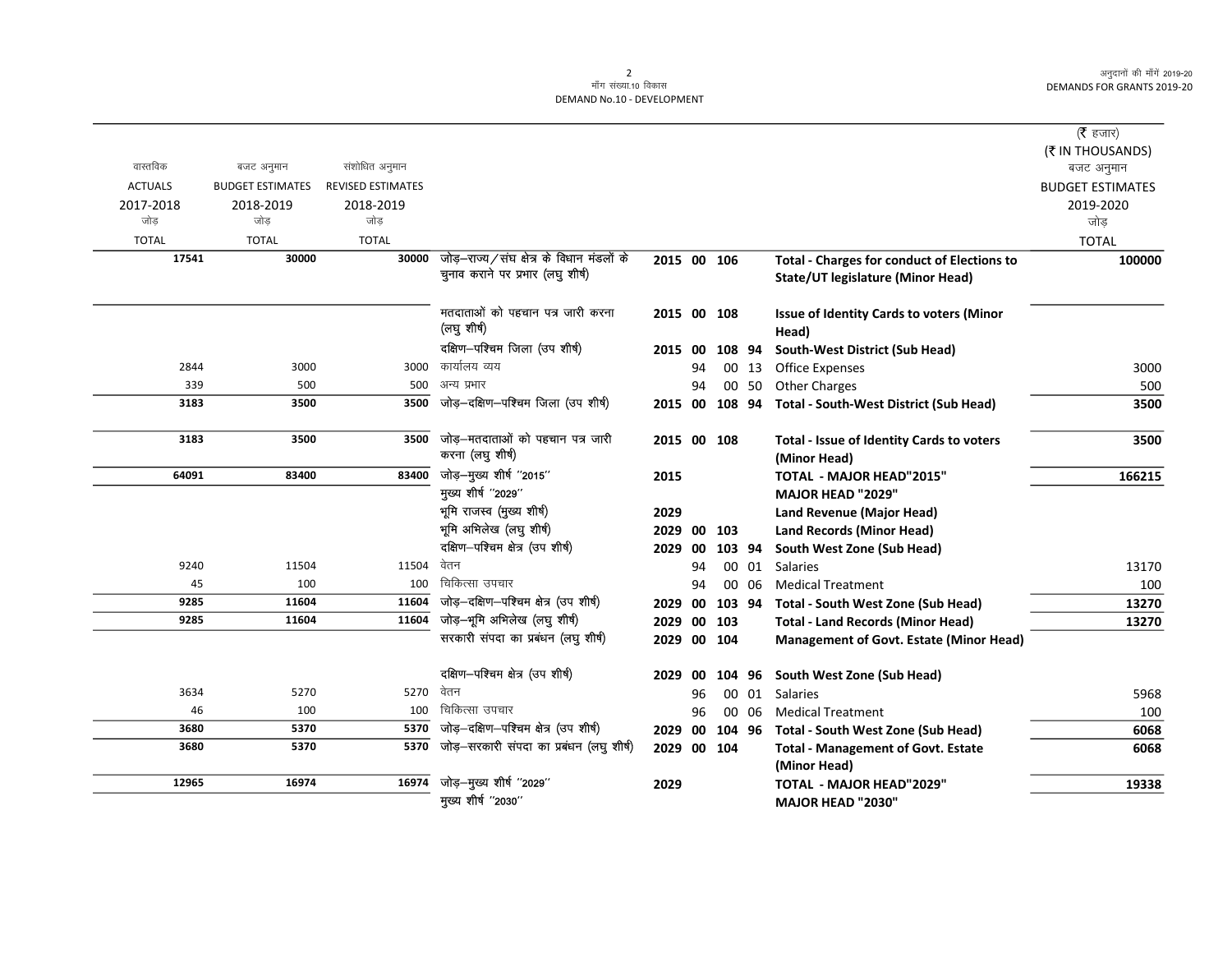|                |                         |                          |                                       |             |    |        |        |                                                        | (रै हजार)               |
|----------------|-------------------------|--------------------------|---------------------------------------|-------------|----|--------|--------|--------------------------------------------------------|-------------------------|
|                |                         |                          |                                       |             |    |        |        |                                                        | (₹ IN THOUSANDS)        |
| वास्तविक       | बजट अनुमान              | संशोधित अनुमान           |                                       |             |    |        |        |                                                        | बजट अनुमान              |
| <b>ACTUALS</b> | <b>BUDGET ESTIMATES</b> | <b>REVISED ESTIMATES</b> |                                       |             |    |        |        |                                                        | <b>BUDGET ESTIMATES</b> |
| 2017-2018      | 2018-2019               | 2018-2019                |                                       |             |    |        |        |                                                        | 2019-2020               |
| जोड            | जोड                     | जोड                      |                                       |             |    |        |        |                                                        | जोड़                    |
| <b>TOTAL</b>   | <b>TOTAL</b>            | <b>TOTAL</b>             |                                       |             |    |        |        |                                                        | <b>TOTAL</b>            |
|                |                         |                          | स्टाम्प और पंजीकरण (मुख्य शीर्ष)      | 2030        |    |        |        | <b>Stamps and Registration (Major Head)</b>            |                         |
|                |                         |                          | पंजीकरण (उप मुख्य शीर्ष)              | 2030 03     |    |        |        | <b>Registration (Sub Major Head)</b>                   |                         |
|                |                         |                          | निर्देशन और प्रकाशन (लघु शीर्ष)       | 2030 03 001 |    |        |        | Direction & Admn. (Minor Head)                         |                         |
|                |                         |                          | दक्षिण-पश्चिम क्षेत्र (उप शीर्ष)      | 2030 03     |    |        | 001 98 | South West Zone (Sub Head)                             |                         |
| 7366           | 9700                    | 9700                     | वेतन                                  |             | 98 |        | 00 01  | Salaries                                               | 10762                   |
| 72             | 100                     | 100                      | चिकित्सा उपचार                        |             | 98 |        | 00 06  | <b>Medical Treatment</b>                               | 100                     |
| 7438           | 9800                    | 9800                     | जोड़-दक्षिण-पश्चिम क्षेत्र (उप शीर्ष) | 2030 03     |    |        | 001 98 | Total - South West Zone (Sub Head)                     | 10862                   |
| 7438           | 9800                    | 9800                     | जोड़-निर्देशन और प्रकाशन (लघु शीर्ष)  | 2030 03 001 |    |        |        | Total - Direction & Admn. (Minor Head)                 | 10862                   |
| 7438           | 9800                    | 9800                     | जोड़-पंजीकरण (उप मुख्य शीर्ष)         | 2030 03     |    |        |        | <b>Total - Registration (Sub Major Head)</b>           | 10862                   |
| 7438           | 9800                    | 9800                     | मुख्य शीर्ष "2030"                    | 2030        |    |        |        | <b>TOTAL - MAJOR HEAD"2030"</b>                        | 10862                   |
|                |                         |                          | मुख्य शीर्ष "2053"                    |             |    |        |        | <b>MAJOR HEAD "2053"</b>                               |                         |
|                |                         |                          | जिला प्रशासन (मुख्य शीर्ष)            | 2053        |    |        |        | <b>District Administration (Major Head)</b>            |                         |
|                |                         |                          | जिला स्थापना (लघु शीर्ष)              | 2053 00 093 |    |        |        | <b>District Estt. (Minor Head)</b>                     |                         |
|                |                         |                          | दक्षिण-पश्चिम क्षेत्र (उप शीर्ष)      | 2053 00     |    | 093 91 |        | South West Zone (Sub Head)                             |                         |
| 27536          | 35000                   | 35000                    | वेतन                                  |             | 91 |        | 00 01  | Salaries                                               | 38445                   |
|                | 3000                    | 19611                    | मजदूरी                                |             | 91 |        | 00 02  | Wages                                                  | 23000                   |
| $\ddotsc$      | 50                      | 50                       | समयोपरि भत्ता                         |             | 91 |        | 00 03  | O.T.A.                                                 | 50                      |
| 617            | 800                     | 2800                     | चिकित्सा उपचार                        |             | 91 |        | 00 06  | <b>Medical Treatment</b>                               | 800                     |
| 144            | 200                     | 200                      | घरेलू यात्रा व्यय                     |             | 91 |        | 00 11  | <b>Domestic Travel Expenses</b>                        | 200                     |
| 28527          | 32000                   | 24589                    | कार्यालय व्यय                         |             | 91 |        | 00 13  | <b>Office Expenses</b>                                 | 28571                   |
|                |                         |                          | सूचना तकनीक                           |             | 91 | 99     |        | <b>Information Technology</b>                          |                         |
| 5410           | 5600                    | 5600                     | कार्यालय व्यय                         |             | 91 |        | 99 13  | Office Expenses                                        | 6000                    |
| 62234          | 76650                   | 87850                    | जोड़-दक्षिण-पश्चिम क्षेत्र (उप शीर्ष) | 2053 00     |    | 093 91 |        | Total - South West Zone (Sub Head)                     | 97066                   |
| 62234          | 76650                   | 87850                    | जोड़-जिला स्थापना (लघु शीर्ष)         | 2053 00     |    | 093    |        | <b>Total - District Estt. (Minor Head)</b>             | 97066                   |
|                |                         |                          | अन्य स्थापना (लघु शीर्ष)              | 2053 00 094 |    |        |        | <b>Other Estt. (Minor Head)</b>                        |                         |
|                |                         |                          | उपक्षेत्रिय कार्यालय (उप शीर्ष)       | 2053 00     |    | 094 99 |        | Sub-Divisional Estt. (Sub Head)                        |                         |
|                |                         |                          | दक्षिण-पश्चिम क्षेत्र                 |             | 99 | 95     |        | <b>South West Zone</b>                                 |                         |
| 1028           | 2949                    | 2949                     | वेतन                                  |             | 99 |        | 95 01  | Salaries                                               | 3435                    |
| 83             | 100                     | 100                      | चिकित्सा उपचार                        |             | 99 | 95     | 06     | <b>Medical Treatment</b>                               | 100                     |
| 1111           | 3049                    | 3049                     | जोड़-उपक्षेत्रिय कार्यालय (उप शीर्ष)  |             |    |        |        | 2053 00 094 99 Total - Sub-Divisional Estt. (Sub Head) | 3535                    |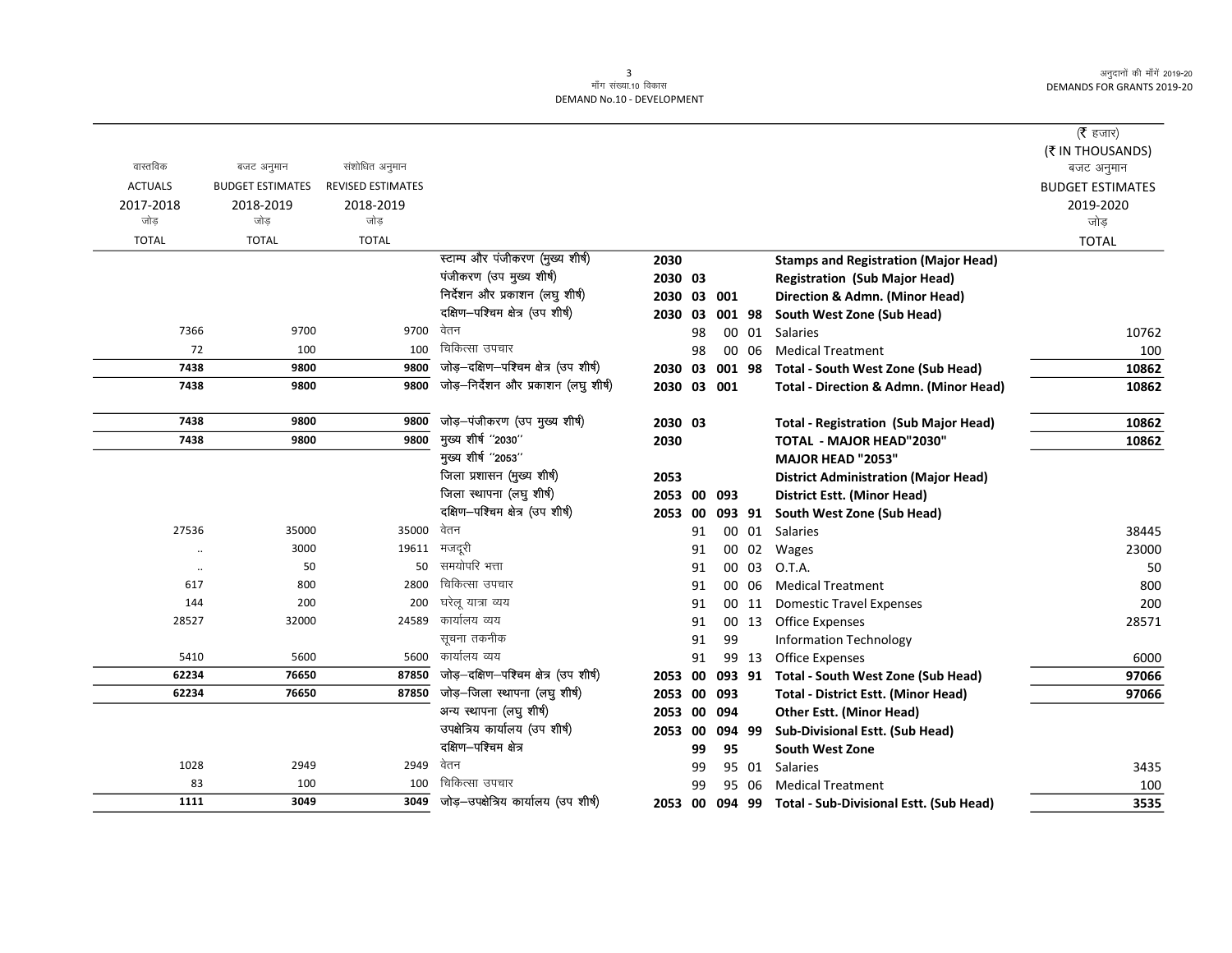|                      |                         |                          |                                              |                |    |        |       |                                                   | ( $\bar{\tau}$ हजार)<br>(₹ IN THOUSANDS) |
|----------------------|-------------------------|--------------------------|----------------------------------------------|----------------|----|--------|-------|---------------------------------------------------|------------------------------------------|
| वास्तविक             | बजट अनुमान              | संशोधित अनुमान           |                                              |                |    |        |       |                                                   | बजट अनुमान                               |
| <b>ACTUALS</b>       | <b>BUDGET ESTIMATES</b> | <b>REVISED ESTIMATES</b> |                                              |                |    |        |       |                                                   | <b>BUDGET ESTIMATES</b>                  |
| 2017-2018            | 2018-2019               | 2018-2019                |                                              |                |    |        |       |                                                   | 2019-2020                                |
| जोड                  | जोड                     | जोड                      |                                              |                |    |        |       |                                                   | जोड़                                     |
| <b>TOTAL</b>         | <b>TOTAL</b>            | <b>TOTAL</b>             |                                              |                |    |        |       |                                                   | <b>TOTAL</b>                             |
|                      |                         |                          | भूमि अधिग्रहण कार्यालय (उप शीर्ष)            | 2053 00        |    | 094 90 |       | Land Acquisition Estt. (Sub Head)                 |                                          |
|                      |                         |                          | दक्षिण-पश्चिम क्षेत्र                        |                | 90 | 98     |       | South West Zone                                   |                                          |
| 10454                | 13888                   | 13888                    | वेतन                                         |                | 90 |        |       | 98 01 Salaries                                    | 15891                                    |
| 95                   | 100                     | 100                      | चिकित्सा उपचार                               |                | 90 | 98     | 06    | <b>Medical Treatment</b>                          | 100                                      |
| $\ddotsc$            | 500                     | 500                      | विज्ञापन तथा प्रचार                          |                | 90 | 98     | 26    | Advertisement & Publicity                         | 500                                      |
| 6567                 | 11000                   | 9000                     | व्यावसायिक सेवाऐं                            |                | 90 |        | 98 28 | <b>Professional Services</b>                      | 9000                                     |
| 17116                | 25488                   | 23488                    | जोड़-भूमि अधिग्रहण कार्यालय (उप शीर्ष)       | 2053 00        |    | 094 90 |       | <b>Total - Land Acquisition Estt. (Sub Head)</b>  | 25491                                    |
| 18227                | 28537                   | 26537                    | जोड़-अन्य स्थापना (लघु शीर्ष)                | 2053 00 094    |    |        |       | Total - Other Estt. (Minor Head)                  | 29026                                    |
|                      |                         |                          | अन्य व्यय (लघु शीर्ष)                        | 2053 00 800    |    |        |       | <b>Other Expenditure (Minor Head)</b>             |                                          |
|                      |                         |                          | जिला शहरी विकास ऐजेंसी को अनुदान             | 2053 00 800 73 |    |        |       | <b>Grants to District Urban Development</b>       |                                          |
|                      |                         |                          | (डी.यू.डी.ए.) दक्षिण-पश्चिम जिला (उप शीर्ष)  |                |    |        |       | Agency (DUDA) District South West (Sub            |                                          |
|                      |                         |                          |                                              |                |    |        |       | Head)                                             |                                          |
| $\ddotsc$            | 1300                    |                          | सहायता अनुदान–सामान्य                        |                | 73 |        | 00 31 | Grants-in-aid-General                             |                                          |
| $\ddot{\phantom{0}}$ | 1300                    |                          | जोड़- जिला शहरी विकास ऐजेंसी को              | 2053 00 800 73 |    |        |       | <b>Total: Grants to District Urban</b>            | $\ddot{\phantom{0}}$                     |
|                      |                         |                          | अनुदान (डी.यू.डी.ए.) दक्षिण-पश्चिम जिला      |                |    |        |       | <b>Development Agency (DUDA) District</b>         |                                          |
|                      |                         |                          | (उप शीर्ष)                                   |                |    |        |       | South West (Sub Head)                             |                                          |
| $\ldots$             | 1300                    |                          | जोड़—अन्य व्यय (लघु शीर्ष)                   | 2053 00 800    |    |        |       | <b>Total - Other Expenditure (Minor Head)</b>     | $\ddot{\phantom{a}}$                     |
| 80461                | 106487                  | 114387                   | जोड़-मुख्य शीर्ष "2053"                      | 2053           |    |        |       | <b>TOTAL - MAJOR HEAD"2053"</b>                   | 126092                                   |
|                      |                         |                          | मुख्य शीर्ष "2235"                           |                |    |        |       | <b>MAJOR HEAD "2235"</b>                          |                                          |
|                      |                         |                          | सामाजिक सुरक्षा एव कल्याण (मुख्य शीर्ष)      | 2235           |    |        |       | <b>Social Security &amp; Welfare (Major Head)</b> |                                          |
|                      |                         |                          | पुर्नवास (उप मुख्य शीर्ष)                    | 2235 01        |    |        |       | <b>Rehabilitation (Sub Major Head)</b>            |                                          |
|                      |                         |                          | अन्य राहत उपाय (लघु शीर्ष)                   | 2235 01        |    | 200    |       | <b>Other Relief Measures (Minor Head)</b>         |                                          |
|                      |                         |                          | दक्षिण-पश्चिम क्षेत्र (उप शीर्ष)             | 2235 01        |    | 200 90 |       | South West Zone (Sub Head)                        |                                          |
| 1158                 | 1389                    | 1389                     | वेतन                                         |                | 90 |        | 00 01 | <b>Salaries</b>                                   | 1543                                     |
| 37                   | 50                      | 50                       | चिकित्सा उपचार                               |                | 90 |        | 00 06 | <b>Medical Treatment</b>                          | 50                                       |
|                      |                         |                          | जम्मू एवं कश्मीर के विस्थापितों के संबंध में |                | 90 | 98     |       | Payment of Monthly Ad-hoc relief in               |                                          |
|                      |                         |                          | मासिक तदर्थ राहत का भुगतान                   |                |    |        |       | respect of J&K Migrants                           |                                          |
| 25521                | $\cdot$ .               |                          | अन्य प्रभार                                  |                | 90 |        |       | 98 50 Other Charges                               |                                          |